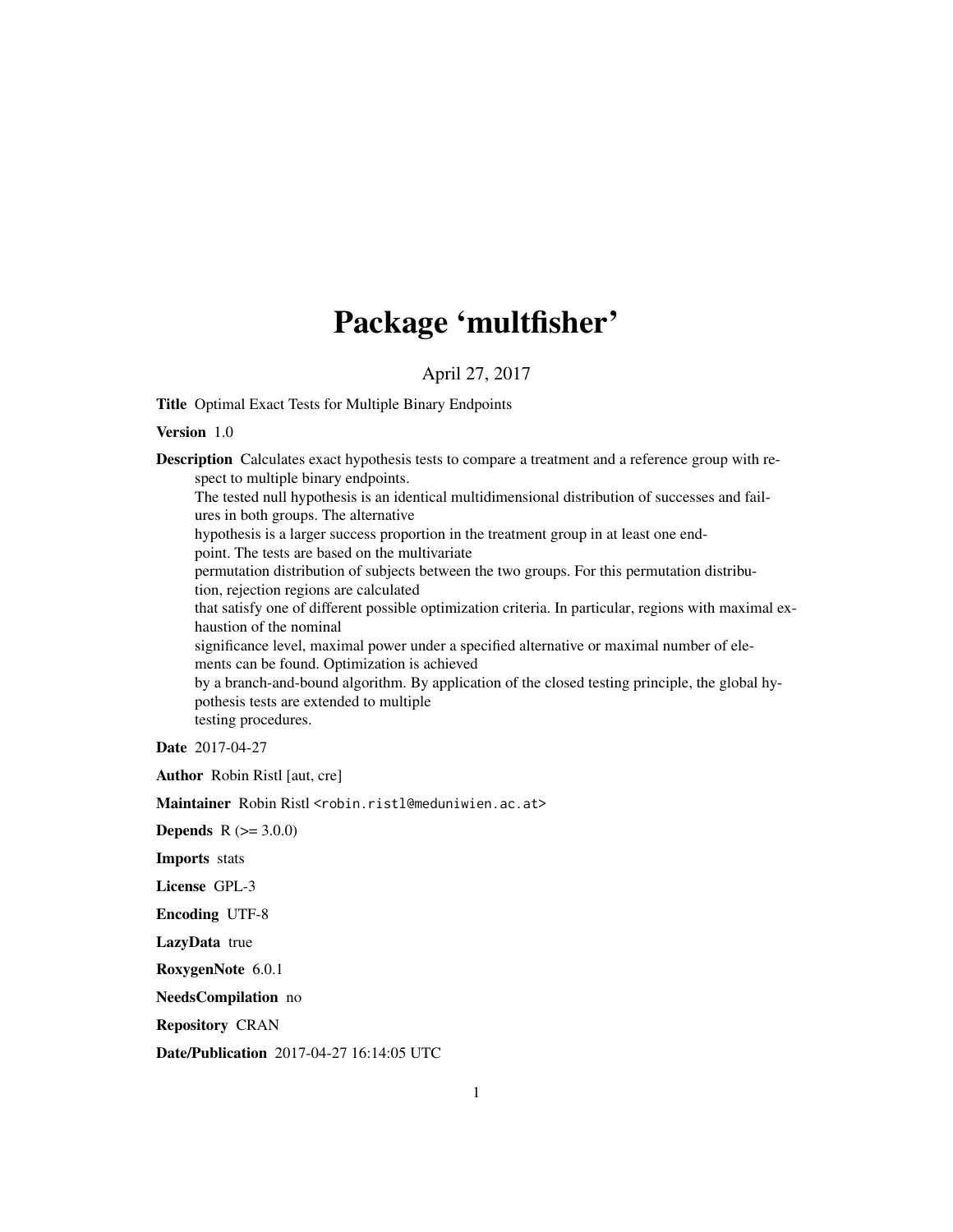### <span id="page-1-0"></span>R topics documented:

| Index |  |  |  |  |  |  |  |  |  |  |  |  |  |  |  |  |  |
|-------|--|--|--|--|--|--|--|--|--|--|--|--|--|--|--|--|--|
|       |  |  |  |  |  |  |  |  |  |  |  |  |  |  |  |  |  |
|       |  |  |  |  |  |  |  |  |  |  |  |  |  |  |  |  |  |
|       |  |  |  |  |  |  |  |  |  |  |  |  |  |  |  |  |  |

<span id="page-1-1"></span>

mfisher.test *Optimal Exact Tests for Multiple Binary Endpoints*

#### Description

Calculates global tests and multiple testing procedures to compare two groups with respect to multiple binary endpoints based on optimal rejection regions.

#### Usage

```
mfisher.test(x, y = NULL, method = c("alpha.greedy", "alpha", "number",
  "power", "bonferroni.greedy"), alpha = 0.025, p1 = NULL, p0 = NULL,
 max.iter = 10^5, limit = 0, show.region = FALSE, closed.test = FALSE,
 consonant = FALSE)
```
#### Arguments

| $\boldsymbol{\mathsf{x}}$ | a data frame of binary response vectors, or an array of numbers of failures and<br>successes in the treatment group, or a list of marginal $2 by 2$ tables, see details.      |
|---------------------------|-------------------------------------------------------------------------------------------------------------------------------------------------------------------------------|
| y                         | a vector of group allocations, or an array of numbers of failures and successes<br>in the reference group, see details.                                                       |
| method                    | a character variable indicating which optimization procedure to use. This can be<br>one of "alpha.greedy", "alpha", "number", "power" or "bonferroni.greedy",<br>see details. |
| alpha                     | nominal significance level, the default is 0.025. Note that the test is one-sided.                                                                                            |
| p1                        | an array of assumed probabilities for failure and success in the treatment group,<br>see details.                                                                             |
| p0                        | an array of assumed probabilities for failure and success in the reference group,<br>see details.                                                                             |
| max.iter                  | the maximal number of iterations in the branch and bound optimization algo-<br>rithm. Defaults to $10^{\circ}5$ .                                                             |
| limit                     | the value below which contributions to alpha are set to zero (and alpha is lowered<br>accordingly) to speed up computation. Defaults to 0.                                    |
| show.region               | logical, if TRUE a data frame indicating which possible outcome is element of<br>the rejection region of the global test is added to the output. Defaults to FALSE.           |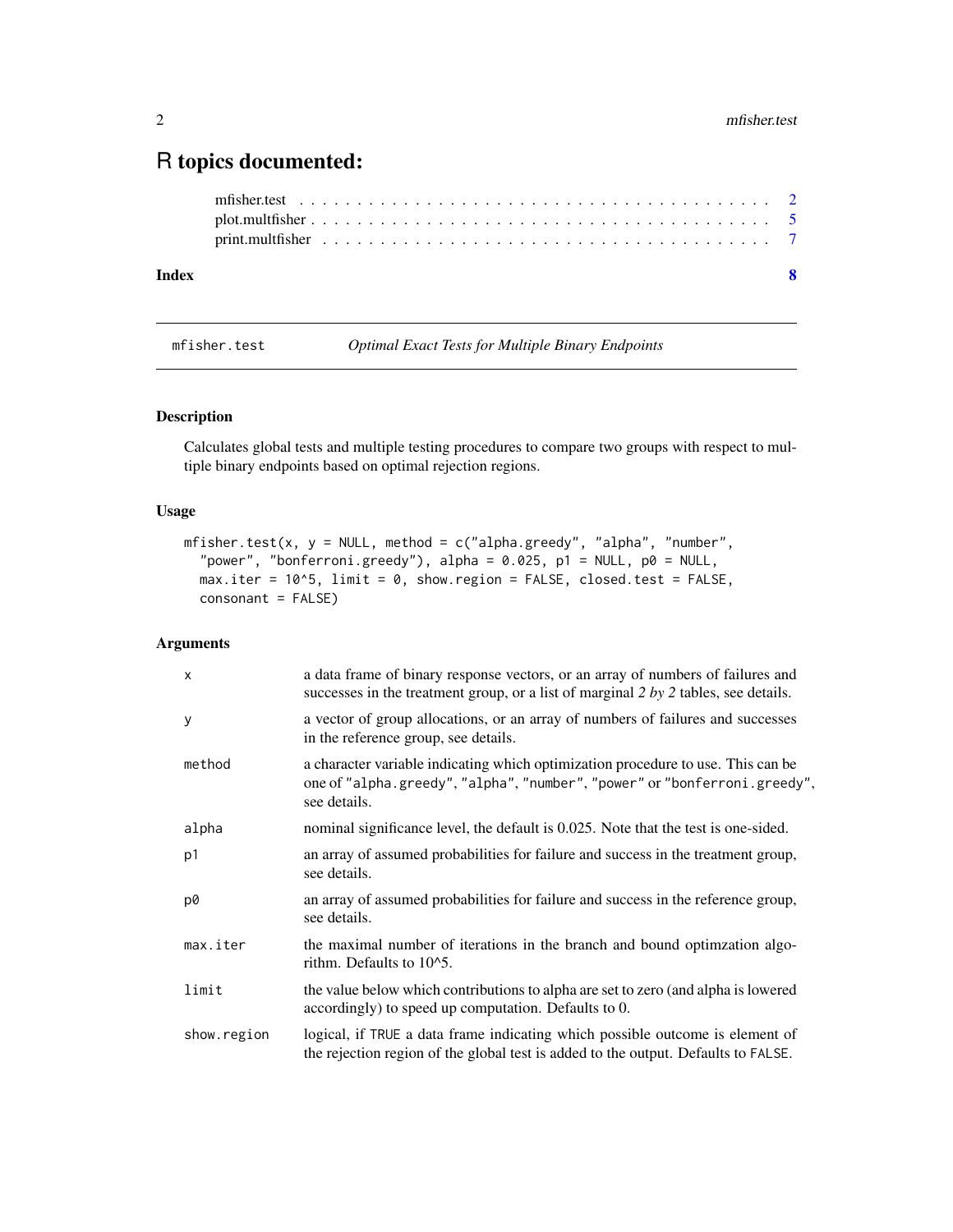#### mfisher.test 3

| closed.test | logical, if TRUE adjusted p-values for the elementary null hypotheses are cal-<br>culated by applying the specified test to all intersection hypotheses in a closed<br>testing scheme. This can be computer intensive, depending on the number of<br>endpoints. |
|-------------|-----------------------------------------------------------------------------------------------------------------------------------------------------------------------------------------------------------------------------------------------------------------|
| consonant   | logical indicating if the global test should be constrained such that the resulting<br>closed test is consonant. This option is only available for two endpoints. Note<br>that the Bonferroni greedy method is always consonant by construction.                |

#### Details

The null hypothesis for the global test is an identical multidimensional distribution of successes and failures in both groups. The alternative hypothesis is a larger success proportion in the treatment group in at least one endpoint.

x can be a data frame with one row per subject and one column for each endpoint. Only values of 0 or 1 are allowed, with 0 indicating failure and 1 indicating success of the subject for the particular endpoint. In that case y needs to be a vector of group assignemnts with values 0 and 1, where 0 is the reference group and 1 the treatment group. Alternatively, x and y can be contingency tables in terms of *2 by 2 by ... by 2* arrays. Each dimension of the array corresponds to one endpoint, the first coordinate position in each dimension refers to failure in that endpoint, the second coordinate position refers to success. The array contains the number of subjects that were observed for each possible combination of failures and successes. If x is a list of marginal *2 by 2* tables, the Bonferroni greedy method is used. Matching the other input variants, the *2 by 2* tables are assumed to have the number of failures in the first row and the number of successes in the second row, and the first column to correspond to the reference group, the second column to the treatment group.

The methods "alpha.greedy", "alpha", "number" and "power" are based on the multivariate permutation distribution of the data conditional on the observed numbers of successes and failures across both groups. The method "alpha.greedy" uses a greedy algorithm aiming to exhaust the nominal significance level. The methods "alpha", "number" and "power" use a branch and bound algorithm to find rejection regions with, respectively, maximal exhaustion of the nominal significance level, maximal number of elements or maximal power for the alternative given by p1 and p0. The method "bonferroni.greedy" uses a greedy algorithm aiming to exhaust the nominal significance level of a weighted Bonferroni adjustment of multiple Fisher's exact tests. See reference for further details.

p1 and p0 are *2 by 2 by ... by 2* arrays. Each dimension of the array corresponds to one endpoint, the first coordinate position in each dimension refers to failure in that endpoint, the second coordinate position refers to success. The array contains the assumed true probabilities for each possible combination of failures and successes.

#### Value

A list with class multfisher containing the following components:

- call the function call.
- data a data frame showing the aggregated input data. If  $p1$  and  $p0$  are provided they are included in vectorized form.

alpha the value of alpha.

method the chosen method as found by argument match to method.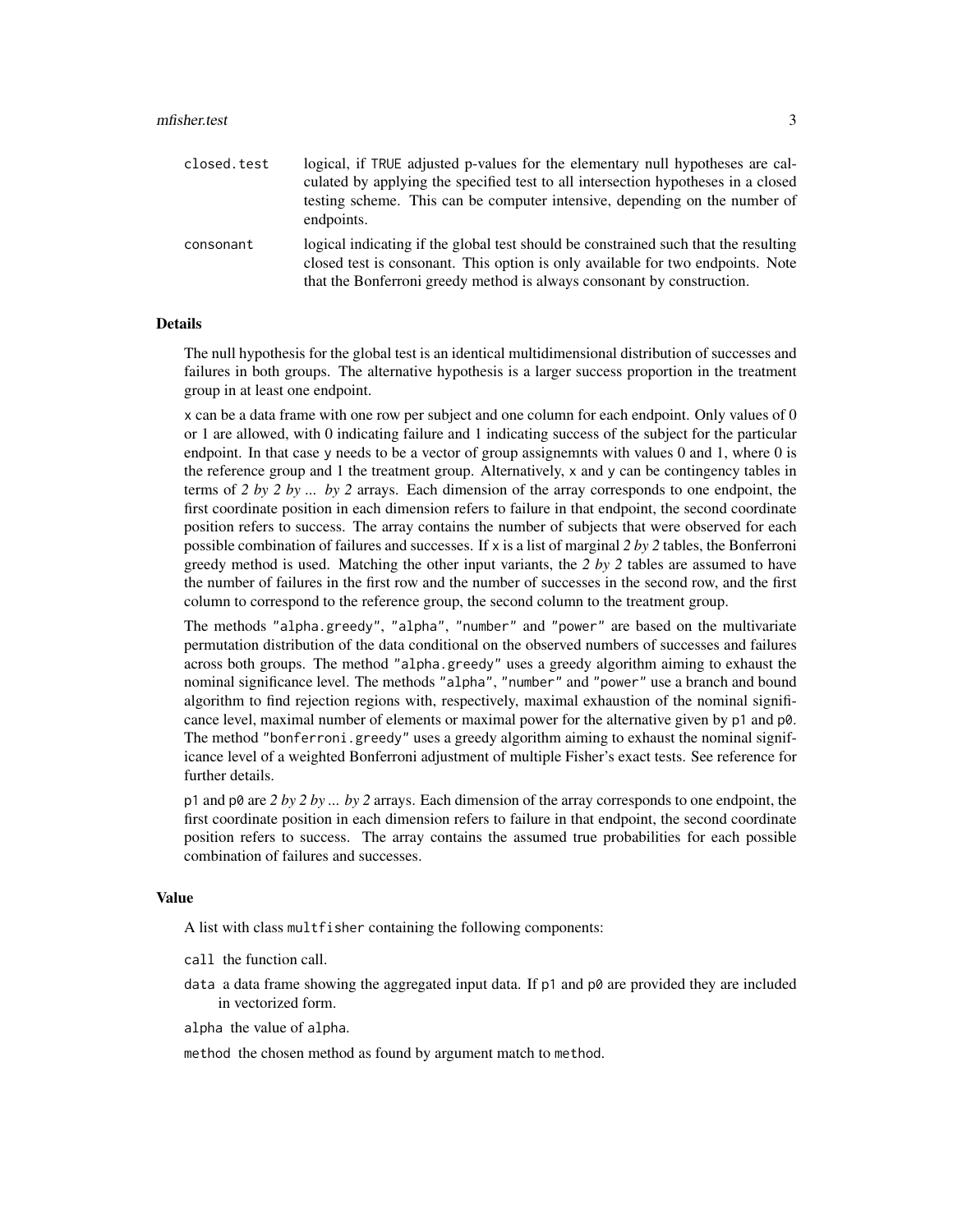- <span id="page-3-0"></span>statistic the vector of test statistics, these are the marginal numbers of successes in the treatment group.
- p.value the p-value of the global test. See reference for details on the calculation.
- conditional.properties a list of the actual significance level, the number of elements and the power of the global test. The values are calculated from the permutation distribution of the date and they are conditional on the observed total numbers of successes and failures. The power is calculated for the alternative defined through  $p1$  and  $p0$ . If  $p1$  and  $p0$  are not specified, the value for power is NA.
- rej.region Provided if show.region is TRUE and method is in c("alpha","number","power","alpha.greedy"). A data frame showing in the column rejection.region if a multidimensional test statistic, indicated by the previous columns, is element of the rejection region (value of 1) or not (value of 0) for the global level alpha test. The column alpha gives the probability of observing the particular vector of test statistics under the null hypothesis and conditional on the observed total numbers of successes and failures. Values of 0 occur if a combination of test statistics is not possible in the conditional distribution. The column power shows the conditional probability under the alternative defined through  $p1$  and  $p0$ . If  $p1$  and  $p0$  are not specified, the values for power are NA.
- elementary.tests a data frame showing for each endpoint the marginal odds ratio, the unadjusted one-sided p-value of Fisher's exact test and the adjusted p-value resulting from application of the optimal exact test in a closed testing procedure.
- closed.test a data frame indicating all intersection hypotheses in the closed test and giving their p-values.
- consonant.constraint logical indicating whether the consonance constraint was used.
- OPT a list summarizing the optimization success, if applicable. The number of iterations of the branch and bound algorithm is given, as well as the specified maximal iteration number and a logical variable indicating whether the optimization (in all steps of the closed test, if applicable) was finished. The number of iterations may be 0, which indicates that the optimization problem was solved in a pre-processing step.

#### Author(s)

Robin Ristl, <robin.ristl@meduniwien.ac.at>

#### References

Robin Ristl, Dong Xi, Ekkehard Glimm, Martin Posch. Optimal exact tests for multiple binary endpoints. arXiv:1612.07561 <https://arxiv.org/abs/1612.07561>

#### See Also

[print.multfisher](#page-6-1), [plot.multfisher](#page-4-1)

#### Examples

```
## Examples with two endpoints
data<-data.frame(endpoint1=c(0,0,1,1,1,0,0,0,0,1,1,1,1,1,1, 0,0,1,0,0,1,1,1,1,1,1,1,1,1,1),
 endpoint2=c(0,0,0,0,0,1,1,1,1,1,1,1,1,1,1, 0,0,0,1,1,1,1,1,1,1,1,1,1,1,1),
 group=rep(c(0,1),each=15))
```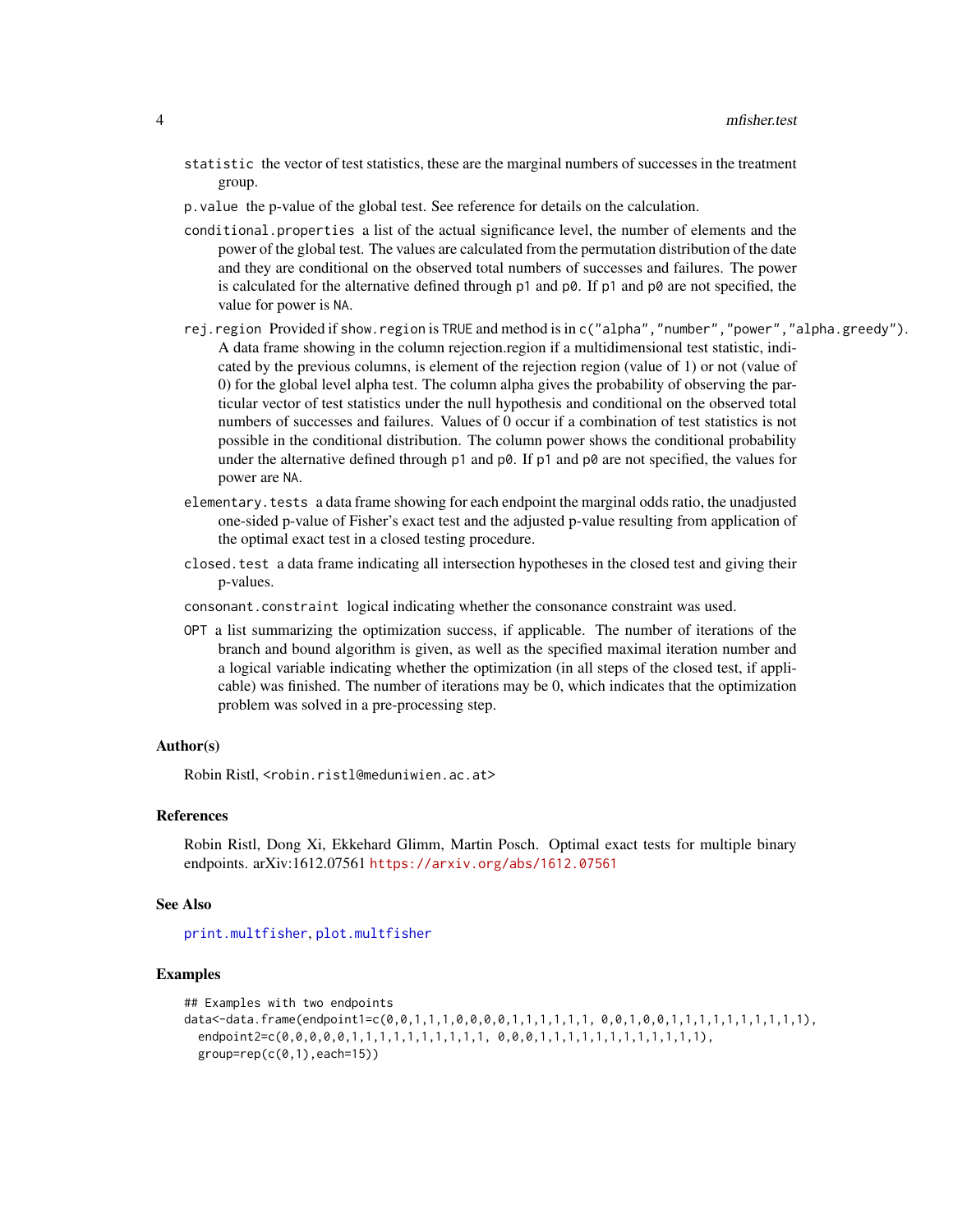#### <span id="page-4-0"></span>plot.multfisher 5

```
## maximal power under a specified alternative
p1<-matrix(c(0.1,0.2,0.2,0.5),2,2)
p0<-matrix(c(0.75,0.1,0.1,0.05),2,2)
rownames(p1)<-rownames(p0)<-c("EP1_failure","EP1_success")
colnames(p1)<-colnames(p0)<-c("EP2_failure","EP2_success")
testpower<-mfisher.test(x=data[,c(1:2)],y=data$group,method="power",
p1=p1,p0=p0,closed.test=TRUE,show.region=TRUE)
print(testpower)
plot(testpower,cex=2)
str(testpower)
## maximal alpha with consonance constraint and using aggregated data as input
tab1<-table(data$endpoint1[data$group==1],data$endpoint2[data$group==1])
tab0<-table(data$endpoint1[data$group==0],data$endpoint2[data$group==0])
testalpha<-mfisher.test(x=tab1,y=tab0,method="alpha",closed.test=TRUE,
show.region=TRUE, consonant=TRUE)
print(testalpha)
plot(testalpha,cex=2)
## Examples with three endpoints
data3EP<-data.frame(endpoint1=c(0,0,0,0,0,1,1,0,0,0, 0,0,0,0,1,1,1,1,1,1),
     endpoint2=c(0,0,0,0,0,1,0,1,0,0, 0,0,1,1,1,1,1,1,1,1),
     endpoint3=c(0,0,0,0,0,0,0,0,1,1, 0,0,0,1,1,1,1,1,1,1),
     group=rep(c(0,1),each=10))
## greedy alpha exhaustion
testgreedy3EP<-mfisher.test(x=data3EP[,1:3],y=data3EP$group,method="alpha.greedy",
show.region=TRUE, closed.test=TRUE)
print(testgreedy3EP)
par(mfrow=c(3,3))
for(i in 1:9) {
plot(testgreedy3EP,dim=c(1,2),slice=list(T3=i),show.titles=FALSE,cex=2,xlim=c(0,8),ylim=c(0,10))
title(paste("T3 = ",i))}
## Bonferroni greedy
mfisher.test(x=data3EP[,1:3],y=data3EP$group,method="bonferroni.greedy",closed.test=TRUE)
## Bonferroni greedy with alternative input of marginal tables
mfisher.test(x=list(table(data3EP$endpoint1,data3EP$group),
table(data3EP$endpoint2,data3EP$group),table(data3EP$endpoint3,data3EP$group)),
method="bonferroni.greedy",closed.test=TRUE)
```
<span id="page-4-1"></span>plot.multfisher *Plot Rejection Region from a* multfisher *Object*

#### Description

Plot two dimensions of the rejection region.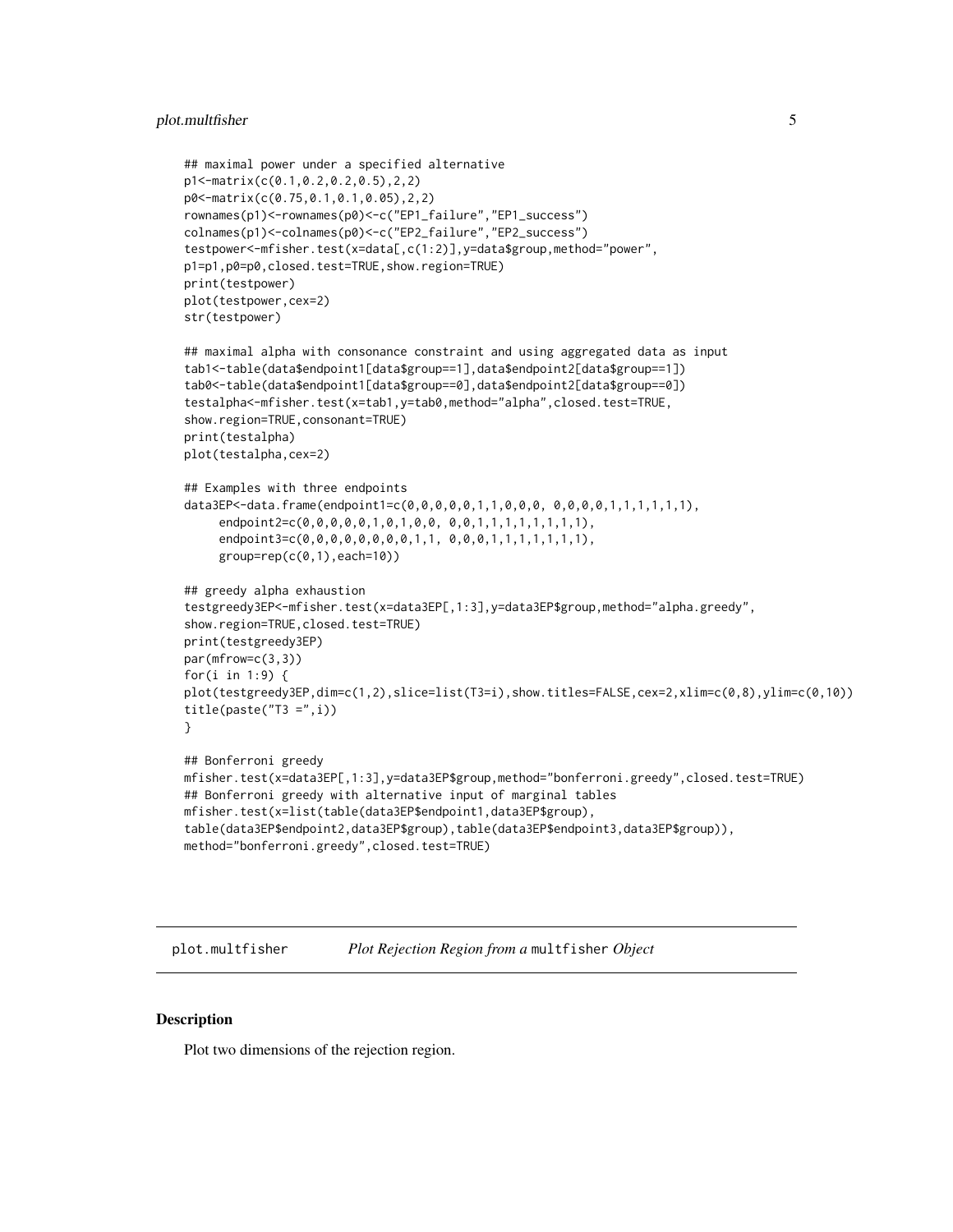#### <span id="page-5-0"></span>Usage

```
## S3 method for class 'multfisher'
plot(x, dim = c(1, 2), slice = NULL,show.titles = TRUE, ...)
```
#### Arguments

| $\mathsf{x}$ | an object of class multfisher                                                                                                                                                                |
|--------------|----------------------------------------------------------------------------------------------------------------------------------------------------------------------------------------------|
| dim          | a vector of length two, indicating which two dimensions of the rejection region<br>to plot. The default is $c(1, 2)$ . The argument is ignored if x was calculated for<br>only one endpoint. |
| slice        | a named list of numeric values at which the test statistics for the dimensions<br>(assumedly) not included in dim are held constant, see details.                                            |
| show.titles  | logical indicating whether the plot title and explanatory subtitles are shown.                                                                                                               |
| $\ddotsc$    | further arguments passed to the generic plot function.                                                                                                                                       |

#### Details

The function produces plots of the multivariate rejection regions calculated by [mfisher.test](#page-1-1). For more than two dimensions, the default slice=NULL shows a projection of the rejection region on the two dimensions indicated in dim. slice may be specified to produce plots of slices through the multivariate rejection region. In that case slice must be a named list of numeric objects. The names must be of the form Ti, where i is replaced by the number of the dimension to be indicated. The numeric value defines at which value the test statistic for the indicated dimension is held constant. (If there are dimensions that are neither indicated in dim nor in slice, the plot is still a projection.)

#### Author(s)

Robin Ristl, <robin.ristl@meduniwien.ac.at>

#### See Also

[mfisher.test](#page-1-1), [print.multfisher](#page-6-1)

#### Examples

```
## Example with two endpoints
data<-data.frame(endpoint1=c(0,0,1,1,1,0,0,0,0,1,1,1,1,1,1, 0,0,1,0,0,1,1,1,1,1,1,1,1,1,1),
endpoint2= c(0,0,0,0,0,1,1,1,1,1,1,1,1,1,1,0,0,0,1,1,1,1,1,1,1,1,1,1,1,1,1,1,1,1,
group=rep(c(0,1),each=15))
plot(mfisher.test(x=data[,c(1:2)],y=data$group,show.region=TRUE),cex=2)
## Example with three endpoints
data3EP<-data.frame(endpoint1= c(0,0,0,0,0,1,1,0,0,0, 0,0,0,0,1,1,1,1,1,1),
 endpoint2= c(0,0,0,0,0,1,0,1,0,0, 0,0,1,1,1,1,1,1,1,1),
 endpoint3= c(0,0,0,0,0,0,0,0,1,1, 0,0,0,1,1,1,1,1,1,1),
 group=rep(c(0,1),each=10))testgreedy3EP<-mfisher.test(x=data3EP[,1:3],y=data3EP$group,method="alpha.greedy",
show.region=TRUE, closed.test=TRUE)
```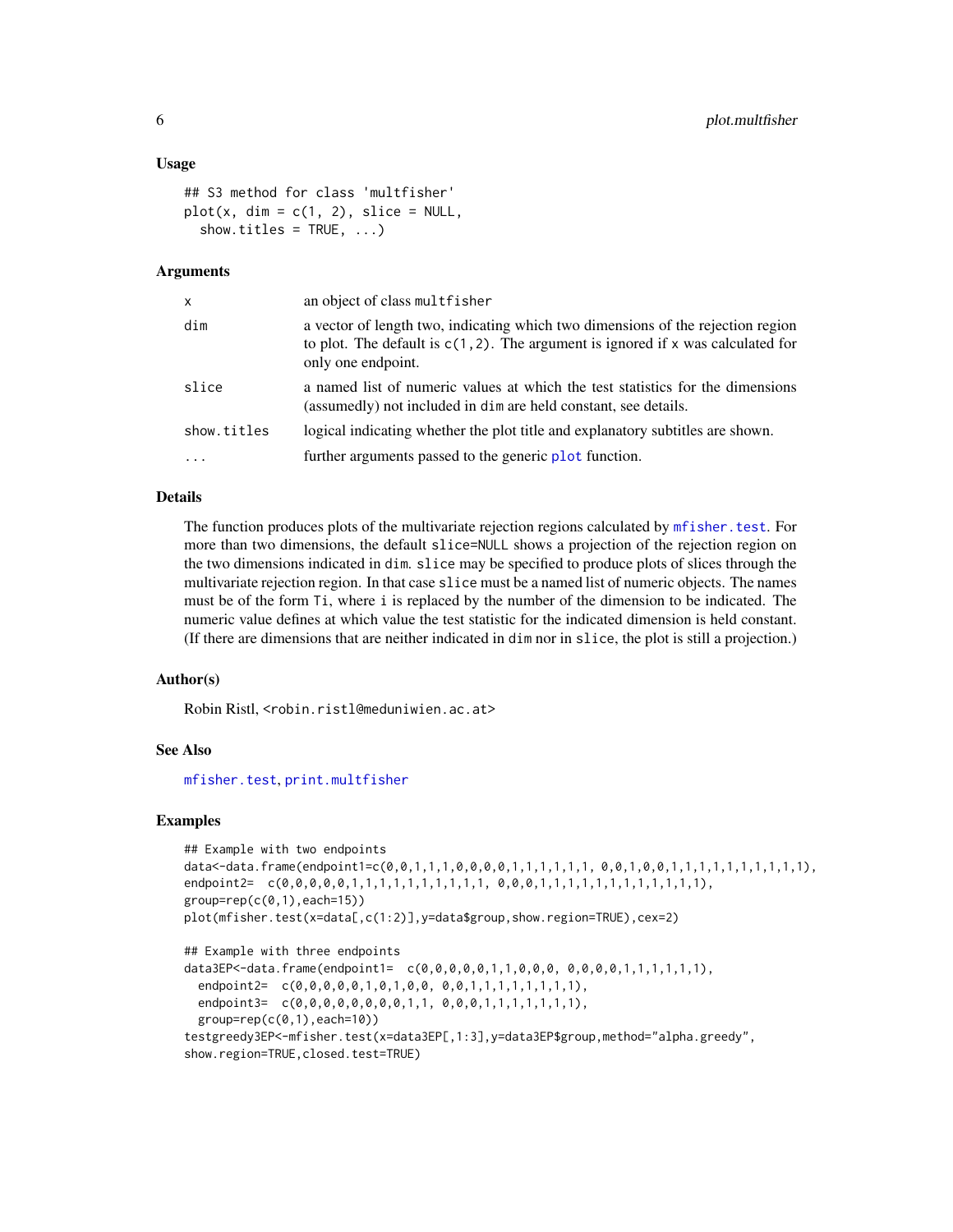#### <span id="page-6-0"></span>print.multfisher 7

```
## Projecion on the first two dimensions
plot(testgreedy3EP,dim=c(1,2),cex=2)
## Slice at a value of 5 for the third dimension
plot(testgreedy3EP,dim=c(1,2),slice=list(T3=5),cex=2)
## Show all slices through the third dimension
par(mfrow=c(3,3))
for(i in 1:9) {
plot(testgreedy3EP,dim=c(1,2),slice=list(T3=i),show.titles=FALSE,cex=2,xlim=c(0,8),ylim=c(0,10))
title(paste("T3 = ",i))}
```
<span id="page-6-1"></span>print.multfisher *Print Values from a* multfisher *Object*

#### Description

Print the test results.

#### Usage

## S3 method for class 'multfisher'  $print(x, \ldots)$ 

#### Arguments

|          | an object of class multfisher                        |
|----------|------------------------------------------------------|
| $\cdots$ | further arguments passed to other methods. Not used. |

#### Author(s)

Robin Ristl, <robin.ristl@meduniwien.ac.at>

#### See Also

[mfisher.test](#page-1-1), [plot.multfisher](#page-4-1)